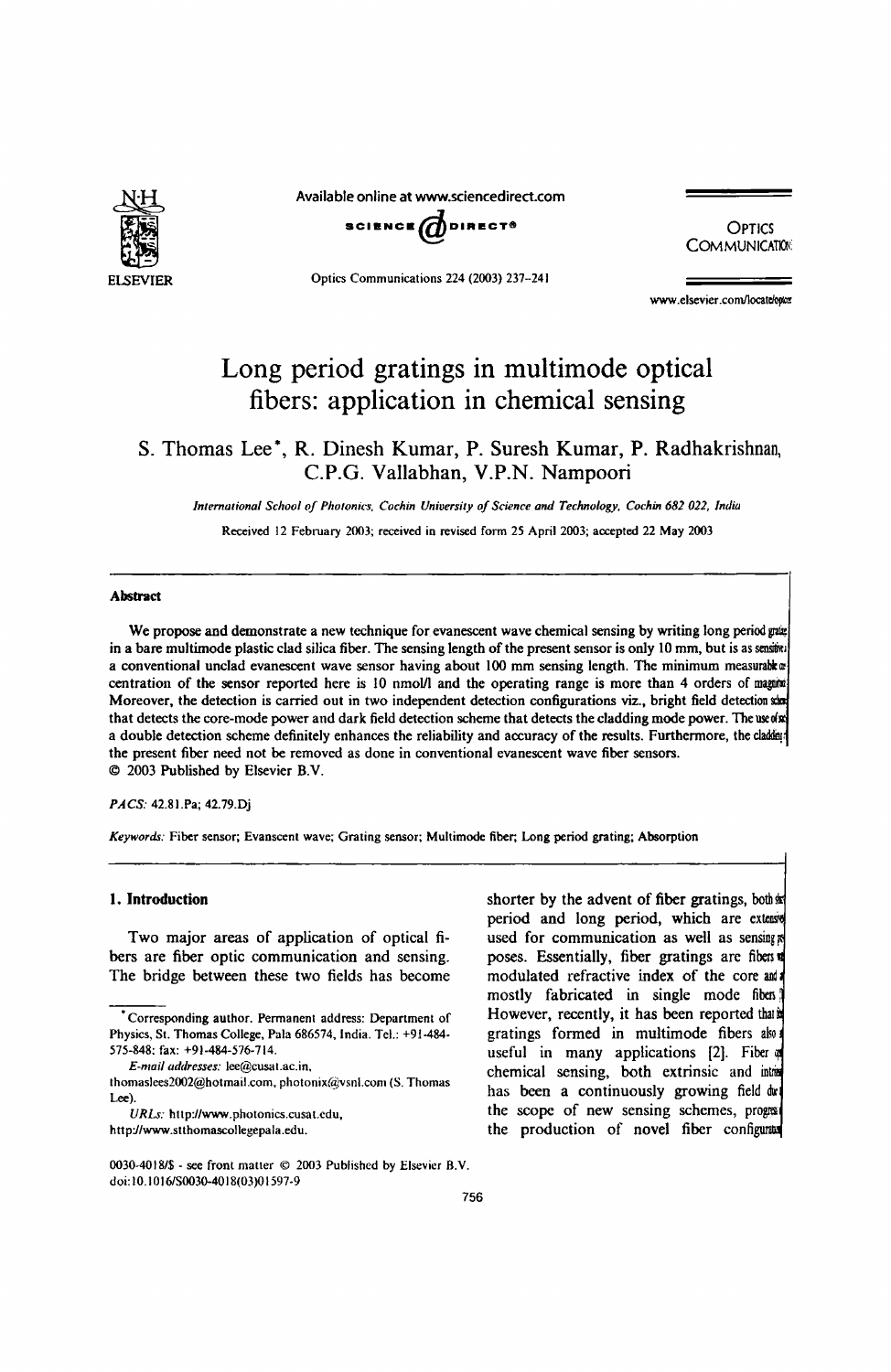Wstrial processes, and new trends in medical di- implemented here for the first time. mostics and preventive medicine [3]. Fiber optic the the sensors can be classified in a number of nys. In one classification they are divided into three categories, namely: (1) plain fiber sensors where fibers are connected with the help of lenses 10 an absorption cell, (2) fiber optrodes where the wrking sensor chemistry is formed directly on the fiber tip,  $(3)$  evanescent wave sensor where metraction with the analyte through the cladding mode power results in a decrease in the output 3tensity of fiber [4]. Further they can be classi id as sensors having direct optical interaction with the analyte and sensors involving indirect malysis using chemical indicators [5]. So far the nost versatile of the intrinsic chemical sensing is maidered to be the evanescent wave sensing .hich is usually carried out using an unclad sultimode fiber [6-10].

Fiber gratings can be fabricated by a variety of ways. In the internal writing technique which indudes the Hill gratings, rocking filters and gain sturation gratings, they are formed by the interfaence of two counter propagating beams in an ~ptical liber. The more versatile and widely used alernal writing techniques such as interferometric !111 phase masks, amplitude masks and point-by point technique [12] employ external UV writing procedure. Of these techniques, the point-by-point Ia:bnique has the maximum flexibility of writing ~'bere an optical fiber is exposed from the side to a the subset UV light. A few works related to :tiractornetry employing long period gratings iLPG) in single mode fibers have appeared in the literature [13,14]. These have been basically used ior detecting the refractive index changes of a li wid surrounding the grating region of the fiber by measuring the shift in the resonance peaks obained for the LPG fiber. In this communication, \'edemonstrate a novel scheme with respect to an mlensity modulated evanescent wave sensor for measuring the absorption coefficient of a chemical mess rather than its refractive index of the methe surrounding the grating region of a multimode optical fiber. Moreover, it may also be noted that the idea of an evanescent wave sensor using

lB:reasing concerns over environmental pollution, fiber gratings which simultaneously employ both .kmands for safe and accurate monitoring in in- bright and dark field detection schemes has been

# 2. Experimental

The long period gratings with a period,  $A = 500 \mu m$  and length 10 mm are written in an unjacketed step index multimode plastic clad silica (PCS) fiber (Newport F-MBB) of N.A. 0.37 and core diameter  $200 \mu m$ . The writing technique employed here is the point-by-point technique using the frequency tripled (355 nm, 9 ns) radiation from a pulsed Nd:YAG laser (Spectra-Physics GCR-170), which is operated in the single shot Q-switched mode. The fiber with a cladding is placed on a microtranslator, which can be moved in steps of  $500 \mu m$ . The radiation from the laser is focused on to the fiber using a quartz cylindrical lens. After each irradiation process the fiber is translated through 500  $\mu$ m and the pattern was generated for a total length of 10 mm. The formation of gratings is clearly indicated by a loss in transmission. Apart from this observation, when light is allowed to pass through the fiber streaks of light from the grating region can be seen on the fiber with LPG, similar to the case with a microbent optical fiber. The fiber gratings thus formed is used in evanescent wave chemical sensing. The schematic of the experimental setup for chemical sensing is shown in Fig. 1, which is similar to that of the microbent chemical sensing as already reported by Lee et al. [15].

The grating region of the unstrained fiber is immersed in a glass cell containing Methylene Blue (MB) dye solution, the absorption peak of which is at 664 nm [15,16]. This grating sensor is powered by a continuous wave He-Ne laser (Spectra Physics) operating at 632.8 nm. Detector D<sub>1</sub> (Newport IBI5-C) measures core-mode power which is placed at the output end of the fiber. In order to detect the cladding mode power an index matching liquid (R) is placed near the grating region (G), and the emerging light is collected using another optical fiber of core diameter 1000 um and is coupled to a Detector  $D_2$  (Infos M-100). All the measurements have been carried out at 20°C.

757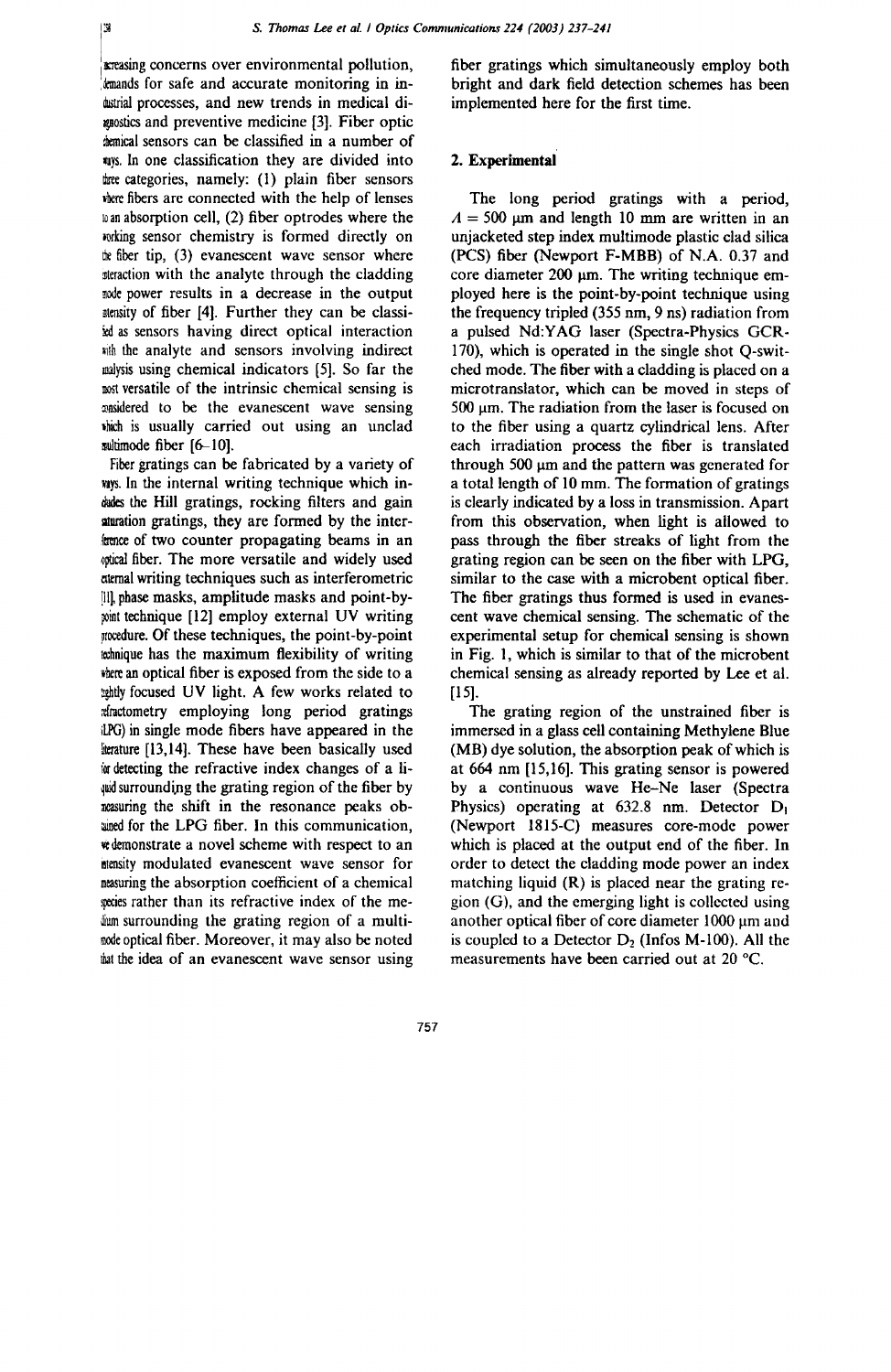

Fig. 1. L, He-Ne laser (633 nm); C, cell containing methylene blue in water; F, optical fiber; R, index matching liquid; D<sub>1</sub>, Detector (Metrologic 45-545); D<sub>2</sub>, Detector 2 (Infos M-100); G, grating region.

#### 3. Results and discussion

The optical power transmitted through the fiber as core modes at a wavelength  $\lambda$ , is coupled between core modes and cladding modes at the grating region as shown in Fig. 2. This coupling process may be expressed as [17]

$$
\lambda = (n_{\text{core}} - n_{\text{clad}})A, \tag{1}
$$

where  $\Lambda$ ,  $n_{\text{core}}$ ,  $n_{\text{clad}}$  are the period of the gratings, the effective refractive index of core modes and the effective refractive index of cladding modes. respectively. Since in single mode fibers there exists only one core mode  $(LP_{01})$  and many cladding modes  $(LP_{1\mu})$ , the core-cladding coupling occurs at certain specific wavelengths. However, in the case of a multimode fiber with a large number of core modes and cladding modes, the core-cladding power coupling occurs at all wavelengths and the wavelength dependence is not resolved. This is experimentally verified when trace amounts of potassium pennanganate is detected in another



Fig. 2. Diagram showing the core mode-cladding mode power coupling and the corresponding evanescent tails.

experiment by employing the same technique. using a He-Ne laser source operating at  $543 \text{ m}$ 

To characterize the present sensor the grating immersed in MB dye solution which is kept at  $\mathbb I$ °C. The sensing technique used here is the bight and dark field detection schemes, the details which are reported elsewhere [15]. The optal power contained in the core and cladding modes measured for various dye concentrations. It variation of the core-mode intensity with comtration of the MS dye is shown in Fig. 3.

The normalization of the core mode as well the cladding mode intensities has been made will respect to the detector output corresponding zero concentration of the dye in pure solvent@ water). This clearly indicates that the bright in detection scheme is sensitive enough to detect cromolar concentration of chemical species. ' ertheless. the dark field detection scheme detects the cladding mode power, with the heir



Fig. 3. Plot showing core-mode intensity variation within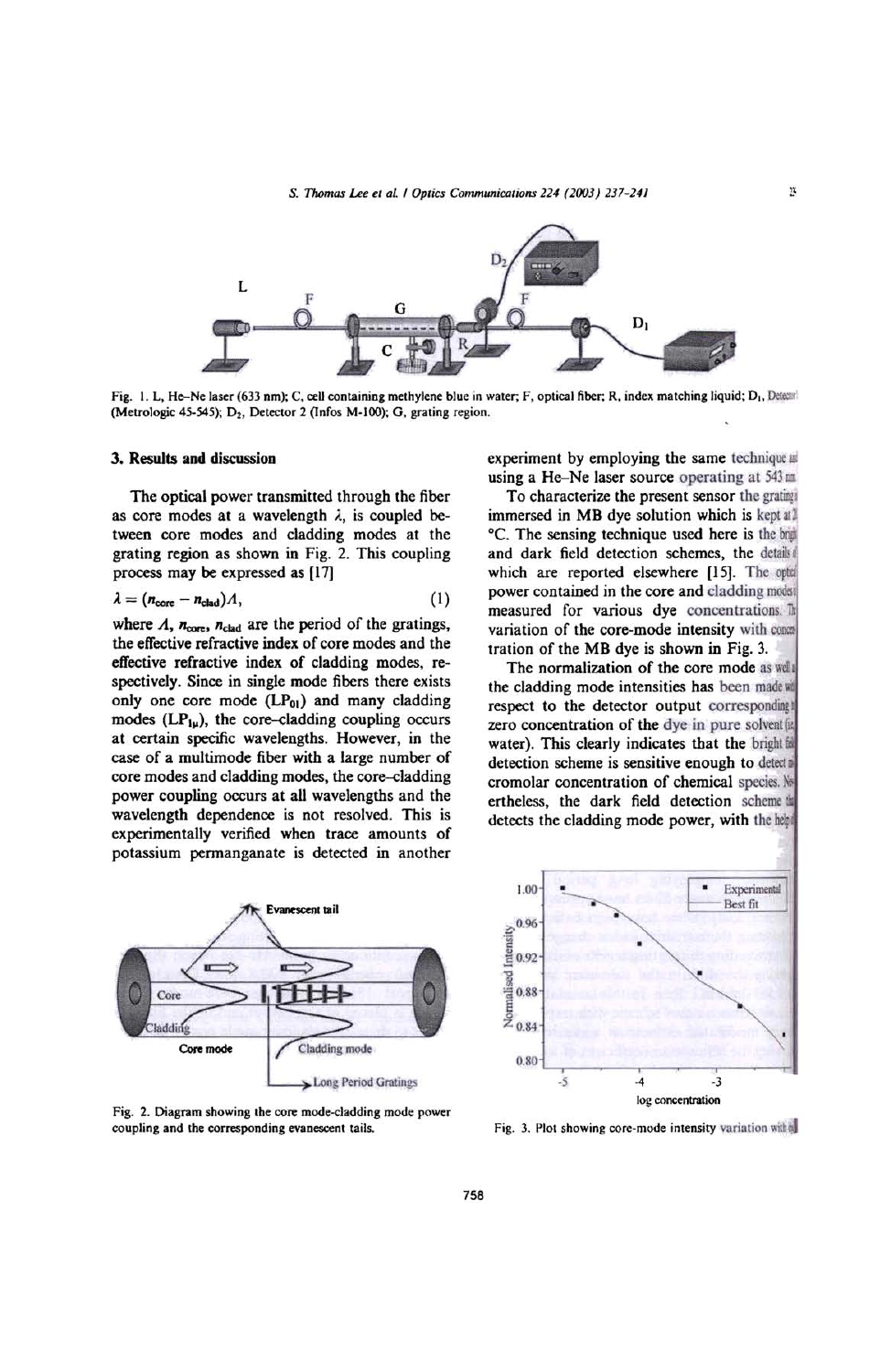

*r;* 4. Plot showing cladding-mode intensity variation with dye.

a index matching liquid that surrounds the fiber is beyond the grating region, is seen to be even more sensitive with a detection limit of 10 nmoUI a can be inferred from Fig. 4.

It may be noted that the index matching liquid has to be placed as close as possible to the grating zgion in order to have maximum cladding power. However, such a restriction does not impede the  $\epsilon$  mote sensing capability of the present sensor ibich is made possible by using another optical the to collect the light coming out of the index malching liquid. Such a high sensitivity may be ld!ievable with an unclad fiber also, but only with inger sensing length of about 100 mm as against IDmm in this case [18,19]. This fact has been exrementally verified, the details of which will be morted elsewhere.

Fig. 2 throws light upon the basic mechanism of the present sensing technique. A part of the guitalcore-mode power in a fiber grating gets coufled to unguided/cladding mode power at the ensing/grating region. But a part of this cladding node power extends out of the cladding as eva-~nt tail, similar to the evanescent tail of core modes allowing the optical power to be absorbed <sup>~</sup>an absorbing chemical species that surrounds :be cladding region. Such absorption reduces both are-mode power and cladding mode power as  $down in Figs. 3 and 4, which enables a fiber with$ dadding to act as an evanescent wave chemical l!I1SOr. It should be noted that this explanation of the observed effect falls in line with that given in

the case of microbent chemical sensing [15]. The method employed here differs from the conventionally used chemical sensing techniques employing LPG's where wavelength modulation takes place by the variations in the real part of the refractive index of surrounding medium. However, in the present case the basic mechanism behind the change in output intensity with concentration of MB dye is different. MB dye solution has a different refractive index than pure solvent, i.e., water. But the main contribution for this change will be from the imaginary part of the refractive index, which corresponds to the optical absorption. In the present case, this is due to the close match of the absorption peak of the MB dye with the propagating wavelength.

The fundamental equation that deals with evanescent wave sensing by conventional unclad fibers when power is assumed to be distributed equally among all the modes is given by [20]

$$
\frac{P_{\text{out}}}{P_{\text{in}}} = \frac{1}{N} \sum_{\nu=1}^{N} \exp(-\alpha \eta_{\nu} C l), \qquad (2)
$$

where  $P_{\text{out}}$  is the output power,  $P_{\text{in}}$  is the input power of the fiber, *N* is the total number of modal groups where each value of N represent a group of modes having the same penetration depth,  $\alpha = 1.09 \times 10^5$  mol<sup>-1</sup> cm<sup>-1</sup> is the molar absorption coefficient,  $\eta_{\nu}$  is the modal fractional power in the cladding for  $v$ th core mode and  $l$  is the interaction length between the evanescent field and absorbing species of concentration  $C$ .  $\alpha$  is obtained by determining the absorbance of a known concentration and optical path length *b* of the dye, using a spectrophotometer (Jasco, V-570). However, in the present case some of the terms occurring in the above equation will have a slightly different meaning. It should be noted that, for a given wavelength, say 632.8 nm, all the core modes will not be coupled to cladding modes, but coupling takes place only for those modes which satisfy Eq. (I). Hence only a limited number of modes undergo core mode-cladding mode power coupling.  $\eta_{v}$  is the modal fractional power outside the cladding for vth cladding mode and  $l = 1$  cm is the length of the grating region. In the present case a curve fitting done by assuming  $\alpha = 1.09 \times 10^5$ mol<sup>-1</sup> cm<sup>-1</sup> and  $I = 1$  cm gives the best curve fit